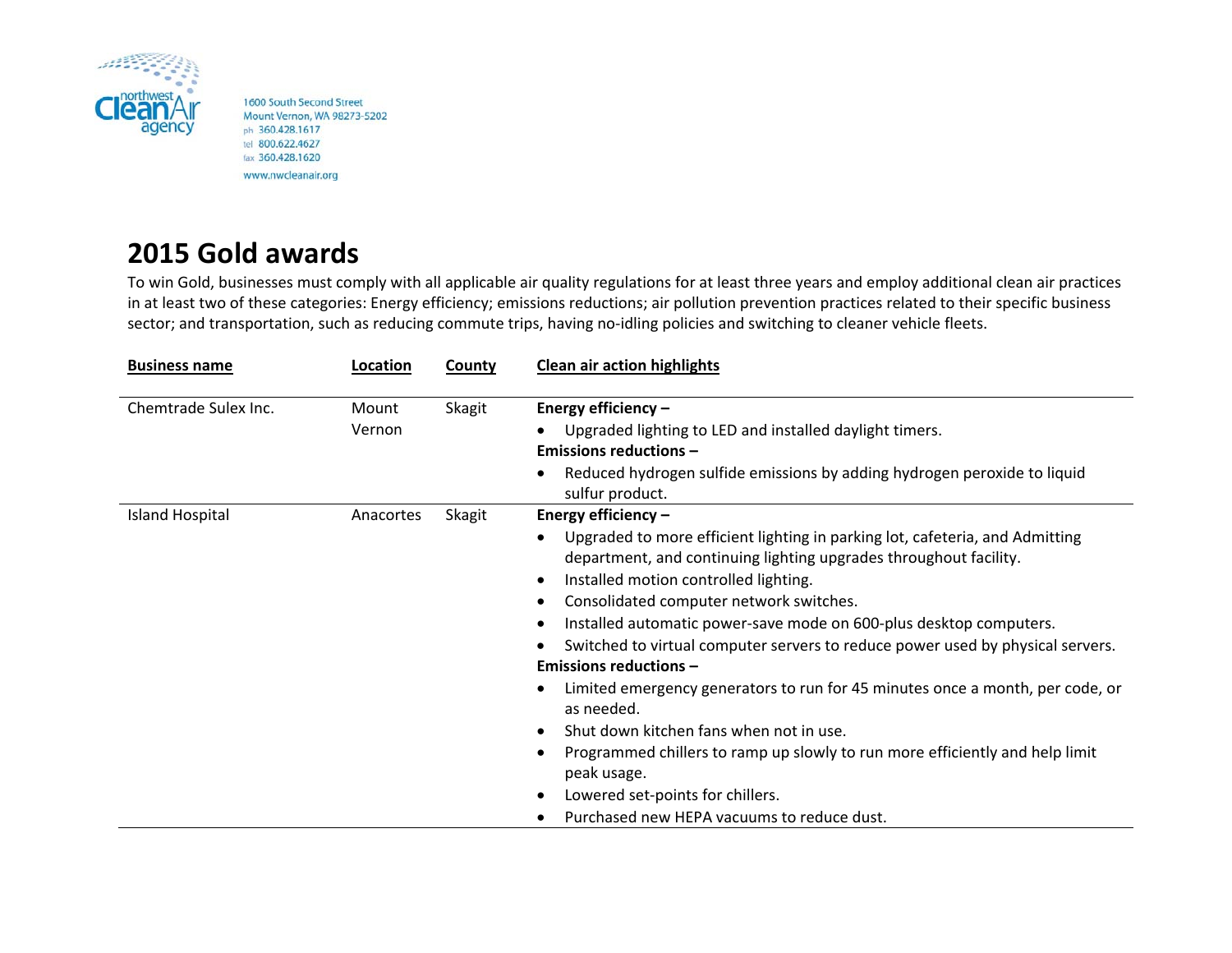|                                |            |               | Sector specific-                                                                                                                                            |
|--------------------------------|------------|---------------|-------------------------------------------------------------------------------------------------------------------------------------------------------------|
|                                |            |               | Replacing two 50-horsepower steam generators with two 10-horsepower steam                                                                                   |
|                                |            |               | generators.                                                                                                                                                 |
|                                |            |               | Moved new generators closer to sterilizers, reducing steam line by 600 feet.                                                                                |
|                                |            |               | Fine-tuned HVAC settings to shut down when buildings are not in use.                                                                                        |
|                                |            |               | Installed on-demand natural gas hot water heater for kitchen use.                                                                                           |
|                                |            |               | Transportation-                                                                                                                                             |
|                                |            |               | Reduced trips to pick up supplies from local vendors.                                                                                                       |
|                                |            |               | Scheduled regular tune-ups and oil changes for company vehicles and forklift.                                                                               |
|                                |            |               | No-idle zones for freight deliveries.                                                                                                                       |
| Lakeside Industries Belleville | Burlington | <b>Skagit</b> | Energy efficiency -                                                                                                                                         |
| <b>Asphalt Plant</b>           |            |               | Installed variable frequency drive on baghouse fan, resulting in significant                                                                                |
|                                |            |               | reduction in power usage.                                                                                                                                   |
|                                |            |               | <b>Emissions reductions -</b>                                                                                                                               |
|                                |            |               | Started producing warm-mix asphalt, which requires less fuel to achieve final                                                                               |
|                                |            |               | product temperature.                                                                                                                                        |
|                                |            |               | Transportation-                                                                                                                                             |
|                                |            |               | Storing truck fleet closer to plant to reduce miles driven.                                                                                                 |
| <b>North Hill Resources</b>    | Burlington | Skagit        | Energy efficiency -                                                                                                                                         |
|                                |            |               | Upgraded to all LED lighting.<br>$\bullet$                                                                                                                  |
|                                |            |               | Transportation-                                                                                                                                             |
|                                |            |               | Newer trucks equipped with idling auto-shutoff.                                                                                                             |
|                                |            |               | Idling policy: trucks may not idle more than 10 minutes.                                                                                                    |
| Rothenbuhler Engineering       | Sedro      | <b>Skagit</b> | Energy efficiency -                                                                                                                                         |
|                                | Woolley    |               | Upgraded lighting to energy efficient LED.                                                                                                                  |
|                                |            |               | Replaced soda machine with an Energy Star-rated soda machine. When not in<br>$\bullet$                                                                      |
|                                |            |               | use, the machine goes into a power-saving mode.                                                                                                             |
|                                |            |               | <b>Emissions reductions -</b>                                                                                                                               |
|                                |            |               | Designs electronic equipment to comply with Restrictions of Hazardous                                                                                       |
|                                |            |               | Substances Directive, limiting materials such as lead, cadmium, and mercury in<br>manufacturing processes, parts, materials, and labor. Also purchases RoHS |
|                                |            |               | certified products or their equivalent.                                                                                                                     |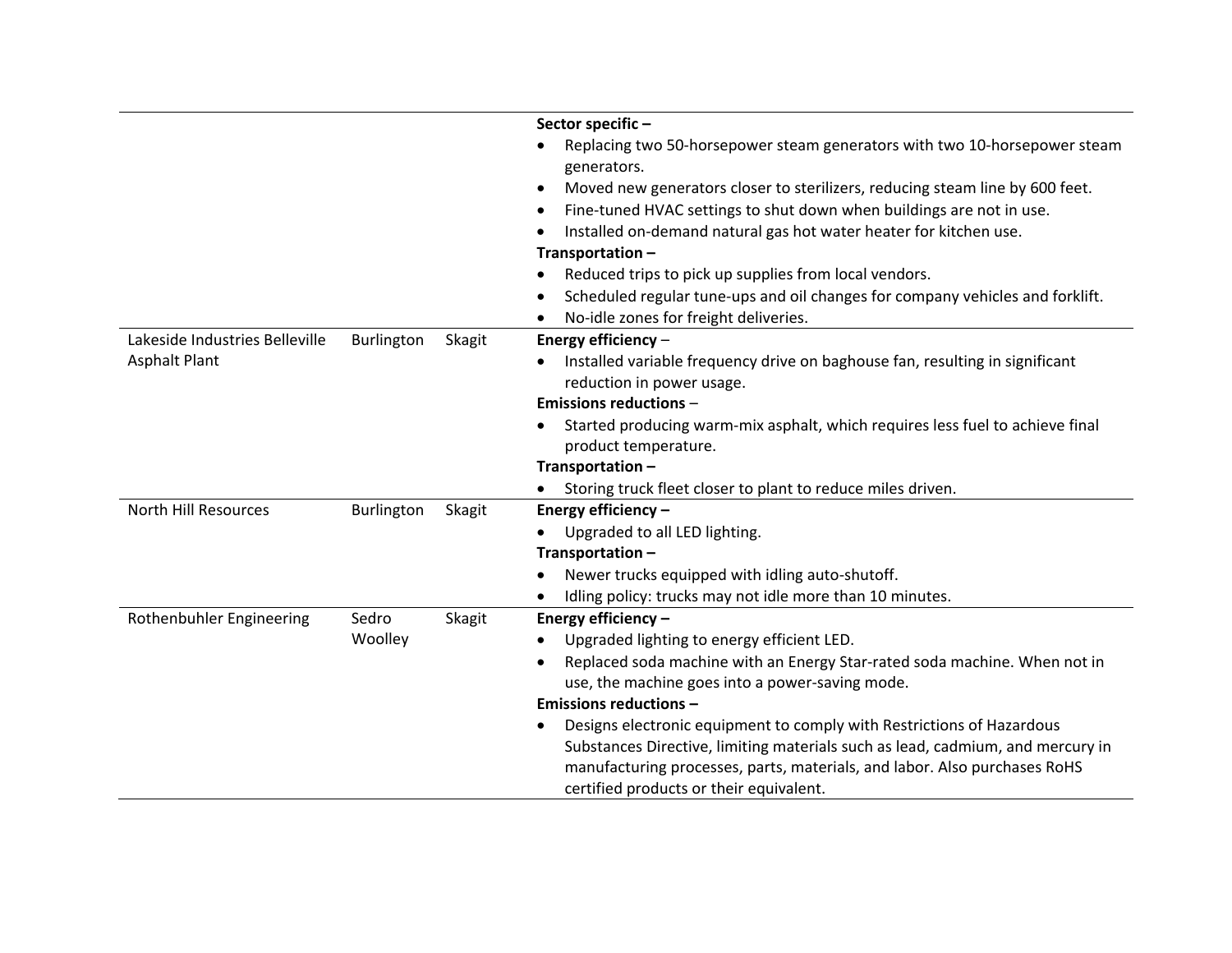| <b>Trident Seafoods</b> | Skagit<br>Anacortes | Energy efficiency -                                                                                                                                                                                                                                |
|-------------------------|---------------------|----------------------------------------------------------------------------------------------------------------------------------------------------------------------------------------------------------------------------------------------------|
|                         |                     | Developed a certified industrial refrigeration specialist program to train                                                                                                                                                                         |
|                         |                     | technicians, managers, and other refrigeration professionals to manage energy                                                                                                                                                                      |
|                         |                     | use.                                                                                                                                                                                                                                               |
|                         |                     | Replaced metal halide bulbs with LED space lighting.                                                                                                                                                                                               |
|                         |                     | Monitored and replaced defective valves and piping in ammonia system,<br>resulting in reduced energy use.                                                                                                                                          |
|                         |                     | Tracks energy use per pound of product, showing an average 9 percent<br>reduction per month in energy use while increasing production 12 percent.                                                                                                  |
|                         |                     | Implemented 44 of 45 Puget Sound Energy recommendations to optimize<br>$\bullet$<br>industrial systems, reducing the plant's energy use.                                                                                                           |
|                         |                     | Retrofitting 48 evaporator motors to reduce energy use, and heat, in cold                                                                                                                                                                          |
|                         |                     | storage.                                                                                                                                                                                                                                           |
|                         |                     | Ongoing installation of automatic light switches - 42 areas completed in 2013,<br>18 completed in 2014.                                                                                                                                            |
|                         |                     | Installed automatic control system on three plant hydraulics. The new system                                                                                                                                                                       |
|                         |                     | controls flow and pressure, and starts and stops hydraulic pumps as plant load<br>changes.                                                                                                                                                         |
|                         |                     | Installed devices to more precisely control temperature during food processing,                                                                                                                                                                    |
|                         |                     | increasing usable product while using less energy and creating less waste.                                                                                                                                                                         |
|                         |                     | <b>Emissions reductions -</b>                                                                                                                                                                                                                      |
|                         |                     | Upgraded fryer exhaust system, reducing natural gas consumption by more than<br>90 percent and reducing fryer odors; natural gas savings paid for project within<br>one year; reduced carbon footprint.                                            |
|                         |                     | Sector specific-                                                                                                                                                                                                                                   |
|                         |                     | Reduced waste, including reuse and recycling of paint and solvents, waste oils,<br>cardboard, and paper. Fish block liner is composted. Excess breading and batter<br>is recovered and used for animal feed. Wastewater sludge is sent to a Lynden |
|                         |                     | digester that produces methane gas that generates electricity for a local farm.                                                                                                                                                                    |
|                         |                     | Transportation-                                                                                                                                                                                                                                    |
|                         |                     | Refrigeration trucks run only when needed for cooling.                                                                                                                                                                                             |
|                         |                     | No idling onsite.                                                                                                                                                                                                                                  |
|                         |                     | Uses only electric forklifts.                                                                                                                                                                                                                      |